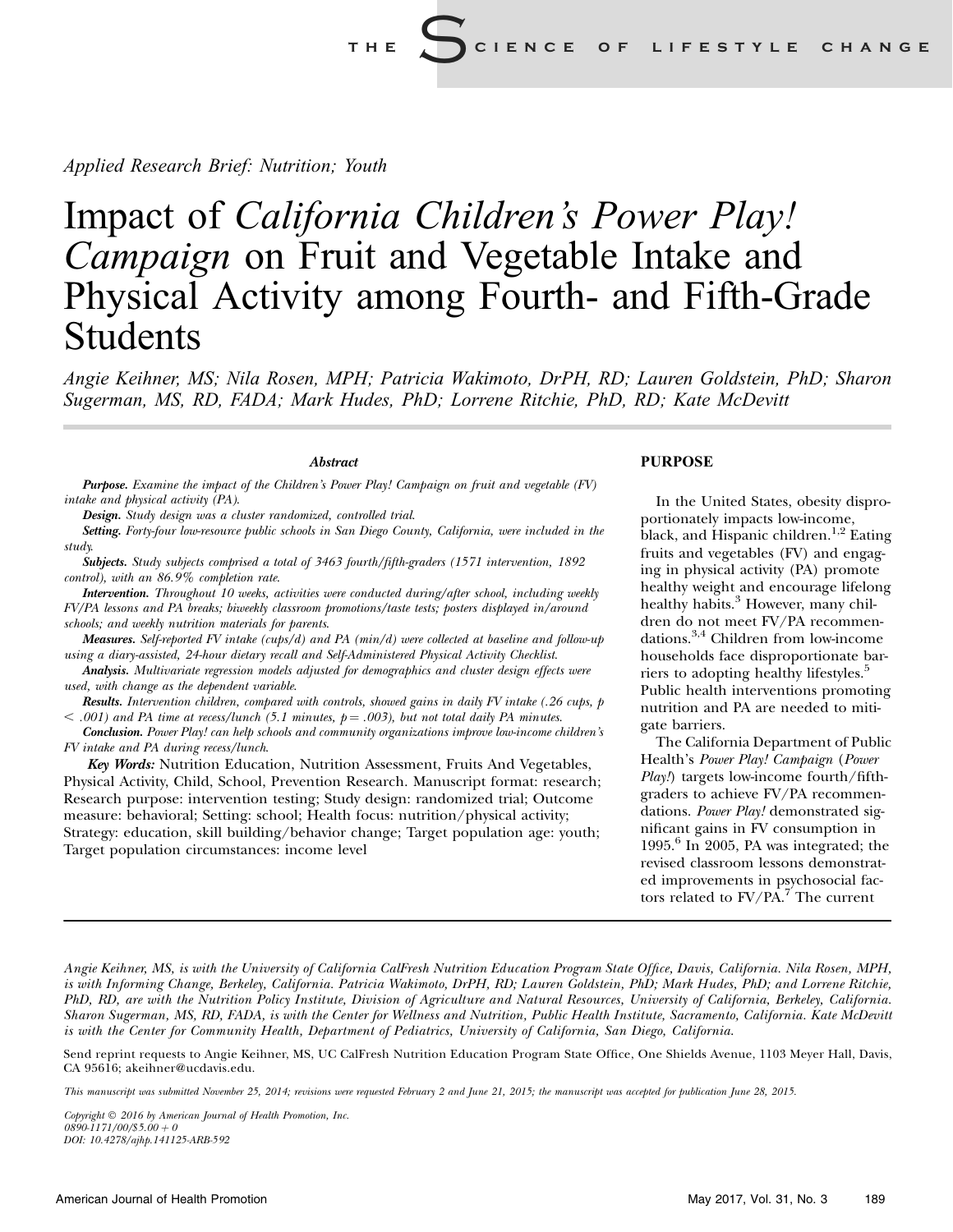study expands upon previous research by examining impacts on both FV and PA behaviors. Hypotheses were that participation in Power Play! improves FV intake and PA, compared with children not receiving the intervention.

# **METHODS**

A cluster randomized, controlled trial involving fourth/fifth-graders attending low-resource public schools in San Diego County was conducted. The Public Health Institute's Institutional Review Board approved the study.

Power calculations were based on detecting a difference of .25-cup change in FV consumption between groups (5% type I error, 80% power, intraclass correlation of .033, and SD of 2.57 for change in FV intake $^6$ ). Using 80% retention, 44 schools with 100 students per school were required  $(n =$ 4400).

Of the 134 eligible low-resource schools (50% of students receiving free/reduced-price school meals), 44 San Diego County schools agreed to participate. Schools were grouped by district and then randomly assigned to the intervention  $(n = 22)$  or control  $(n = 22)$  $= 22$ ) group. From the baseline sample of 3987 students, 3463 students (1571 intervention and 1892 control) completed the follow-up (86.9% completion rate).

Researchers obtained passive parental consent and student assent from all fourth/fifth-graders participating and collected identical measurements from study groups at baseline (winter 2011– 2012) and follow-up (spring 2012).

In each classroom, students participated in a 45-minute motivational training session on completing a written 24-hour food diary and received a set of measuring cups/spoons. Students completed the diary with caregiver help. Using the diary and 2 dimensional/3-dimensional food models, a standardized 24-hour recall interview was conducted at school with each student. Food service managers confirmed school foods.

Following the motivational training session, researchers administered a 30 minute survey consisting of the Self-Administered Physical Activity Checklist<sup>8</sup> and self-administered questions on demographics. The Self-Administered Physical Activity Checklist was modified to be read aloud to the class, use fewer PA categories, and exclude PA intensity and sedentary activities. Children reported how many minutes they spent doing each activity yesterday: before school, during school (classroom, physical education, and recess/lunch), and after school.

## **Intervention**

The 10-week intervention included education during/after school and social marketing in the classroom, cafeteria, after-school program, home, and community settings. Teachers implemented a classroom FV/PA lesson each week (detailed description published previously<sup>7</sup>). Classroom lessons were reinforced with PA breaks, FV/PA promotions, and Harvest of the Month taste tests. Families were given bilingual (English/Spanish) materials with guidelines, recipes, and tips; and recipe samplings were held with cookbooks/stickers distributed. Afterschool programs also implemented FV/PA lessons and PA breaks. Lastly, posters were displayed in the classroom, in the cafeteria, at after-school programs, and in the community for visual reinforcement. Stipends of \$200/\$500 were provided to all participating teachers/schools, respectively.

Analysis Multivariate and logistic regression models assessed the impact on change in FV intake/PA from baseline to follow-up between study groups, adjusting for cluster design effects at the classroom and school levels. The baseline value for the outcome was included in each of these models along with demographic factors (i.e., gender, race/ ethnicity, language spoken at home, age, and grade). All analyses were conducted using SAS version 9.3 (SAS Institute Inc., Cary, North Carolina).

# RESULTS

The sample was evenly split by gender and grade; age at baseline ranged from 8 to 12 years, averaging 9.74  $\pm$  .68 years. The primary race/ ethnic group was Hispanic (41.4%) followed by other/mixed race (25.3%), non-Hispanic white (12.5%), Asian (9.1%), and non-Hispanic black (8.9%). Half of the children (48.9%) reported speaking English at home, whereas one-third (33.0%) used both English and Spanish. Students in the intervention group were less likely to report speaking English at home (45.1 vs. 52.1\%,  $p < .001$ ), were slightly younger (9.68 vs. 9.81 years,  $p < .001$ ), and were more likely to be in fourth grade (52.6 vs. 46.7%,  $p < .001$ ), compared with control students.

Children's FV intake was similar between intervention and control groups at baseline (1.92 and 1.95 cups per day, respectively) and was more than a cup below the amount recommended.<sup>3</sup> The intervention group increased FV intake at follow-up, whereas the control group decreased FV intake, with a mean difference in change between groups of .26 cups ( $p < .001$ ). Most of this difference came from intervention students eating more whole fruit compared with control students (.18 cups more,  $p < .001$ ); a smaller amount was observed for vegetable intake (.10 cups more in intervention vs. control,  $p = .009$ ), with no significant difference between groups in fruit juice intake  $(-.02 \text{ cups}, p=.75)$ .

Total daily minutes of PA reported by both groups at baseline was nearly 2 hours (117.0 minutes for intervention; 118.9 minutes for control), double the amount recommended.<sup>3</sup> From baseline to follow-up, there was no significant difference between groups in change in total daily PA minutes (-5.1 minutes,  $p = .43$ ). However, examination of PA at different times of day showed a significant increase during recess/lunch (5.1 minutes more,  $p =$ .003) between baseline and follow-up among students in the intervention compared with the control group.

# DISCUSSION

This study evaluated the impact of Power Play! on daily FV intake and PA time among fourth/fifth-grade children attending low-resource schools. Students participating in this 10-week